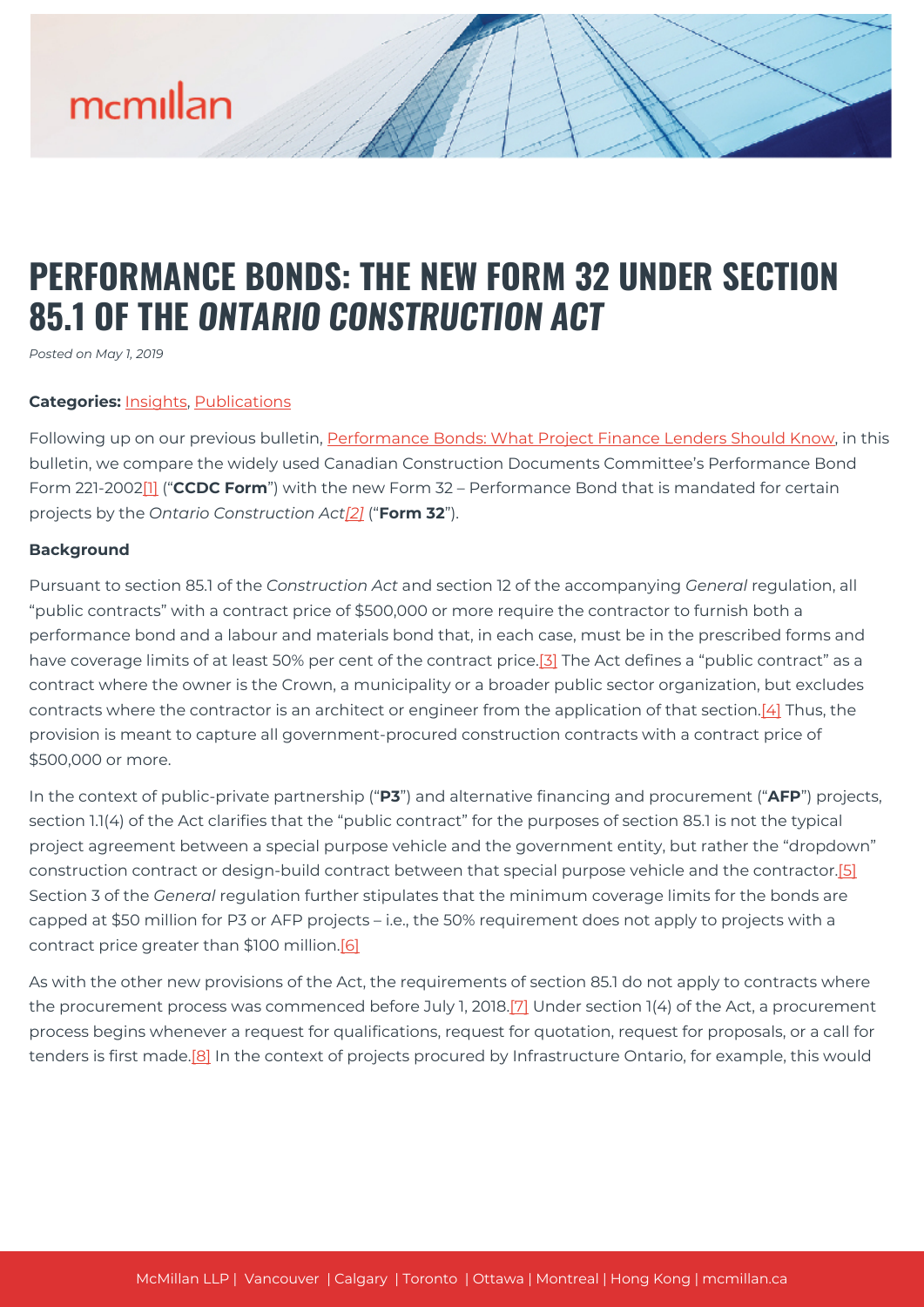be the date that the request for qualifications is issued for a typical procurement. Notably, a market sounding or a Request for Expression of Interest issued by Infrastructure Ontario does not on its own constitute the commencement of a procurement process[.\[9\]](#page--1-0)

#### **Form 32**

Form 32 to the *Construction Act* was developed by the Ministry of the Attorney General of Ontario in close consultation with the Surety Association of Canada and other industry stakeholders. It is intended to be a complete, detailed code of conduct governing the relationship between the surety, the owner, and the contractor, and is designed to address some of the deficiencies of the very short and potentially ambiguous CCDC Form.

Form 32 is significantly longer and more detailed as compared to the CCDC Form. Unlike the CCDC Form, which is a 1 page document, Form 32 (in blank form, together with Schedules and Appendices) is 12 pages long. It sets out a detailed claims regime addressing, among other things: specific parameters for written notice (including various prescribed forms), a mandatory pre-notice meeting and post-notice conference, specific timelines for the surety's investigation and response, a regime for necessary interim work and mitigation work, specifics regarding the owner's direct expenses to be paid by the surety, and a detailed checklist of documents that must be delivered to the surety when a claim is made.

#### **Mandated Timelines**

A key new feature of Form 32 is that it introduces mandatory timelines for notice, investigation, and response following an alleged default. The CCDC Form does not mandate such timelines, instead relying on the reasonableness of the parties. Under the new Form 32, after receipt of a demand under the bond from the owner in the form of Schedule A to Form 32, the Surety must, within four business days, deliver to the owner an acknowledgement in the form set out at Schedule B. Furthermore, within twenty business days, the Surety must deliver a complete written response to the demand, based on its investigations and review, in the form of Schedule C. The surety must also propose a "Post-Notice Conference" within five business days or such longer period as may be agreed.

#### **Other Differences between the CCDC Form and Form 32**

An apparently minor but consequential difference between Form 32 and the CCDC Form is the definition of "Contract" in the preamble. Form 32 incorporates not only the underlying contract but also "amendments made in accordance with its terms". This language is not effectual on its own but where the underlying contract includes terms allowing minor variances and amendments, this more incorporative language may offer better protection against a surety who claims to having been discharged due to a variation in the contract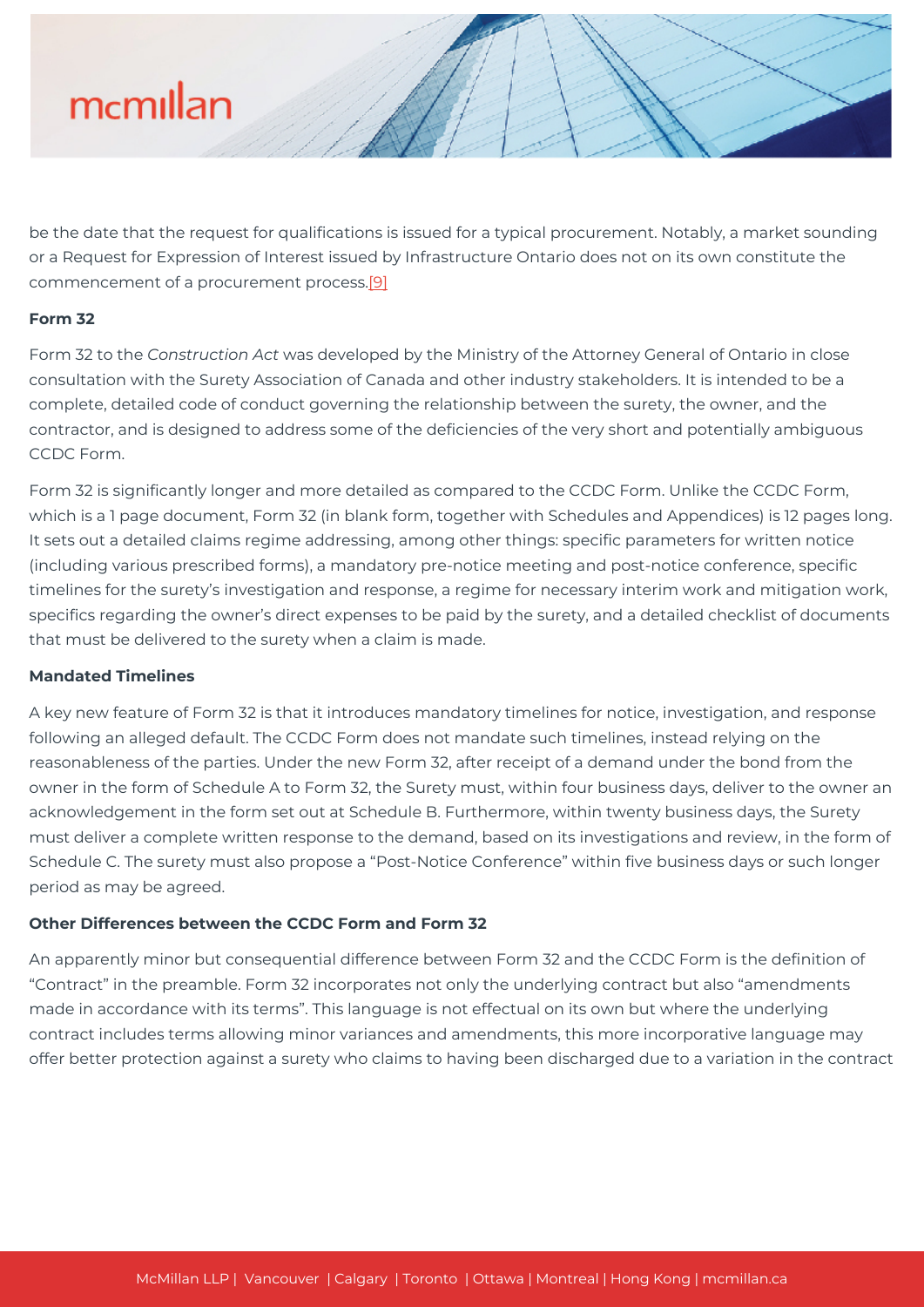without their consent.

As noted above, article 1 of Form 32 imposes an express notice requirement and details the necessary procedure for declaring a principal in default. While notice to the surety was always a functional requirement due to the need to declare the principal in default, this new term makes this requirement express and adds procedural clarity. Section 1.2 also establishes a procedure for notice in cases with multiple sureties.

Article 2, which requires a "Pre-Notice Meeting", and article 5, which requires a "Post-Notice Conference", provide the parties with a mandatory regime for meetings and communications both before and after the declaration of default. This appears to codify, and reinforce, the common recommendation that the bond parties communicate openly and often in respect of the bonded work and any potential issues.

Article 3 imposes an express obligation on the surety to investigate a declared default and sets a timeline for their response to the obligee's notice. This codifies the surety's common law right to investigate defaults prior to responding to a claim but notably circumscribes that right by imposing a time limit on any investigations and establishing requirements for the response.

Article 4 and sections 5.2 to 5.7 of Form 32 allow the obligee/owner to unilaterally undertake certain work during the claim process. Article 4 creates the concept of "Necessary Interim Work" that an owner may undertake to ensure people's safety, protect the work from deteriorating, or to comply with applicable laws. Sections 5.2 to 5.7 create the concept of "Mitigation Work", which is work that an owner has assessed must be done to mitigate recoverable costs under the bond. These provisions address certain points of the common law related to performance bonds. Most notably, they provide contractual protections for obligees from claims that work subsequent to a default has materially prejudiced the surety in some way, thus discharging them. This is clear from sections 4.3 and 5.7, which prohibit the surety from raising the fact that the work was done as a defence to an owner's claims.

There are also noticeable differences between the two bonds when it comes to a surety's traditional options once it has accepted liability. Article 6 of Form 32 modifies the surety's traditional third option – obtaining bids for completion contracts – to reduce the surety's scope of liability under the bond. The CCDC Form requires the surety to cover both the costs of completing the principal's obligations but also an obligee's expenses that are incurred as a direct result of the principal's default in performance of the underlying contract. This latter obligation to pay non-"bricks-and-mortar" damages is excluded in Form 32. Instead, Form 32 only adds in section 6.1(c)(ii) that the cost of completion includes applicable value-added taxes. This concept is further reinforced in article 7 as well.

Article 7 of Form 32 limits the surety's liability to certain kinds of damages and expressly excludes liquidated, indirect, or consequential damages and damages due to delay or non-performance. This provision seems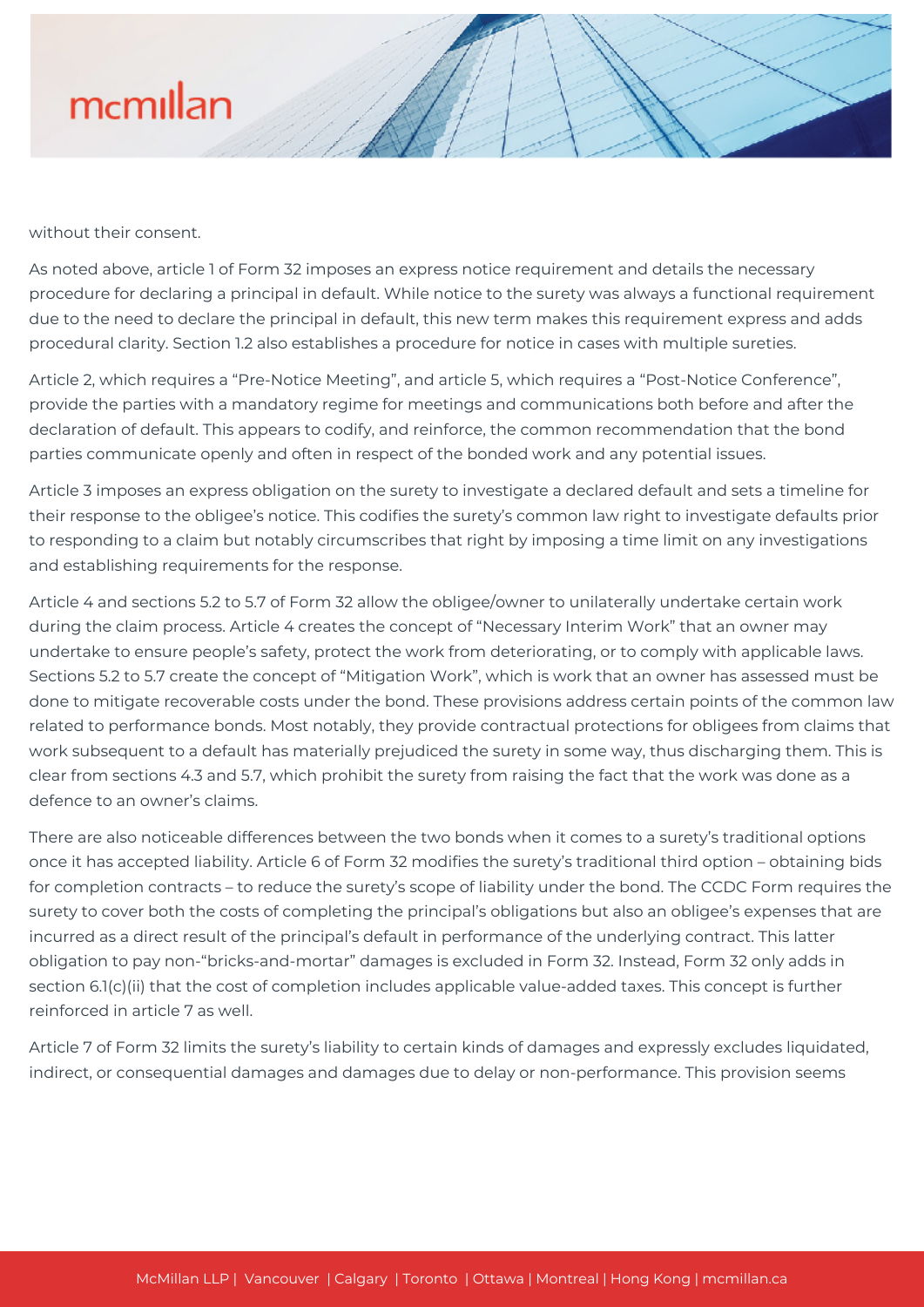designed to contract out of the broad interpretation of sureties' liabilities adopted by the Ontario Court of Appeal in *Whitby Landmark Developments Inc. v. Mollenhauer Construction Ltd*.[\[10\]](#page--1-0) in favour of the restrictive approach adopted by the Saskatchewan Court of Appeal in *Lac La Ronge Indian Band v. Dallas Contracting Ltd*.[\[11\]](#page--1-0)

Form 32 also more formally and explicitly sets out the conditions precedent to claiming under the bond. Specifically, section 8.1(d) adds a requirement that the obligee must agree to pay the balance of the contract price to the surety. This is noteworthy because whether or not payment of the balance of the contract price was a condition precedent before the surety honoured the bond was not clear in the CCDC Form and had been the subject of some commentary and discussion in the past.

Another important difference between the two bonds is the limitation on surety's liability in article 10 of Form 32. This article adds a general limitation on the surety's liability applicable both to the principal's breach of the underlying contract and the surety's breach of the bond itself. This is a departure from the CCDC Form which provides a face amount for only the bonded obligations. The face amount represents the liability of the surety in the normal course but does not cap the surety's liability for breach of contract, negligence, or other claims. The new limit of liability appears intended to contract out of the case law that has held that, without such a term, the surety can face liability greater than the face amount of the bond for its own breach of a bond's terms.

The new Form 32 bond also includes a number of other changes that are less specific to the law of performance bonds but which generally appear to modernize the bond contract and clarify how it should be used. Such changes include common contractual terms such as the addition of choice of forum and choice of law clauses as well as the inclusion of prescribed forms of the obligee's required notice, the surety's required acknowledgement, and the surety's required statement of its position on a declaration of default, which are discussed above.

Taken altogether, the changes contained in Form 32 represent a significant step forward compared with the CCDC Form and other forms of performance bond. These changes not only clarify the parties' obligations and rights but also provide them with a detailed process for performing the bond contract. As a result, one may expect claims to proceed more predictably and efficiently under the new form of bond. Indeed, while Form 32 is only applicable to a limited range of public projects, its terms may provide a useful precedent for lenders, builders, and owners to use with other construction projects as well.

By Ahsan Mirza and Graham Bevans, Student-at-Law

[1] Canadian Construction Documents Committee, "Performance Bond Form 221-2002" (CCDC, 2002) (standard surety performance bond form guaranteeing performance of the contract by the contractor).[ps2id id='1'